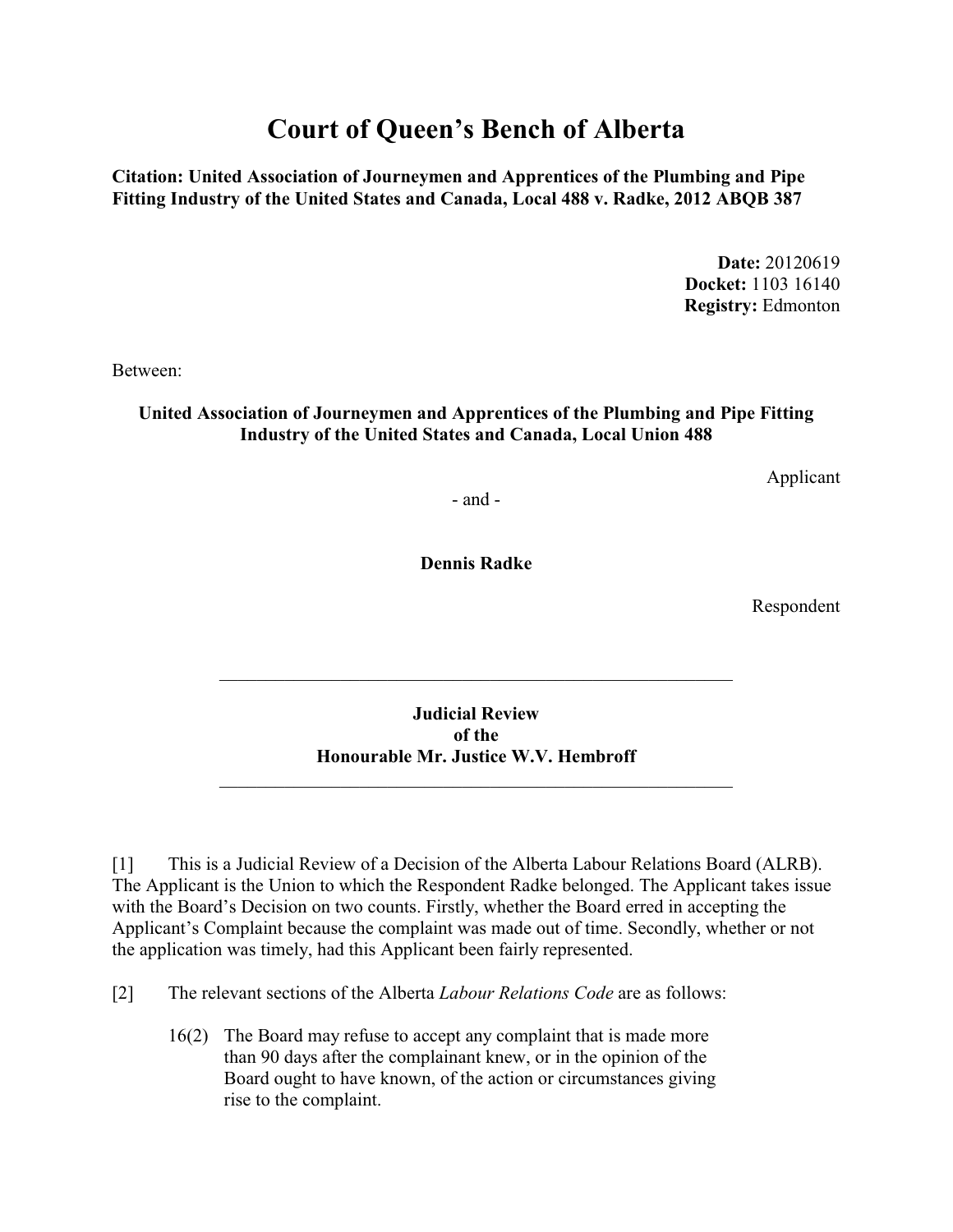- 153(1) No trade union or person acting on behalf of a trade union shall deny any employee or former employee who is or was in the bargaining unit the right to be fairly represented by the trade union with respect to the employee's rights under the collective agreement.
- (2) Subsection (1) does not render a trade union liable to an employee for financial loss to the employee if
	- (a) the trade union acted in good faith in representing the employee, or
	- (b) the loss was as the result of the employee's own conduct.
- (3) when a complaint is made in respect of an alleged denial of fair representation by a trade union under subsection (1), the Board may extend the time for the taking of any step in the grievance procedure under a collective agreement, notwithstanding the expiration of that time, subject to any conditions that the Board may prescribe, if the Board is satisfied that
	- (a) the denial of fair representation has resulted in loss of employment or substantial amounts of work by the employee or former employee,
	- (b) there are reasonable grounds for the extension, and
	- (c) the employer will not be substantially prejudiced by the extension, either as a result of an order that the trade union compensate the employer for any financial loss or otherwise.

#### **The Standard of Review**

[3] It is agreed the standard of review to be applied here is one of reasonableness. The Courts have accepted the fact that in applications of this nature, it is virtually automatic that reasonableness is the standard.

[4] It is also recognized that this Court owes very significant deference to the decisions of Boards of this nature. I do not intend to set forth or quote that jurisprudence as it is well known.

[5] What does "reasonableness" require? The definition briefly set forth in the Applicant's Brief is as follows: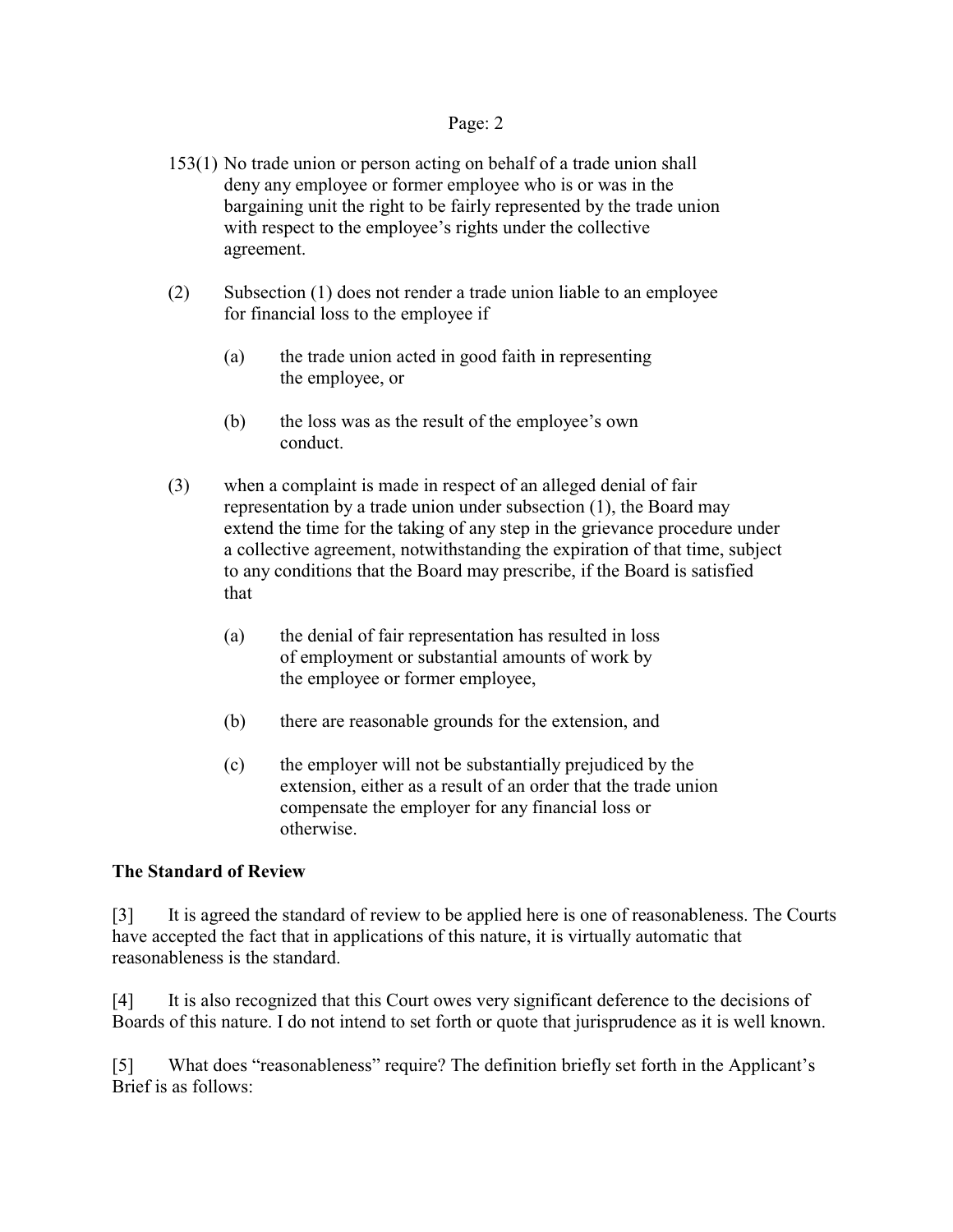The standard of reasonableness requires that a tribunal's decision must have "justification, transparency and intelligibility within the decision process" and must fall "within a range of possible, acceptable outcomes which are defensible in respect of the facts and law."

## *Dunsmuir v New Brunswick*, 2008 SCC 9.

# **Background**

[6] Three members of the Union had filed a Duty of Fair Representation Complaint against the Applicant, the Union. This application was heard by the ALRB which found two of the applications untimely. For the Respondent, Radke, the Board found the complaint was timely and found the Union had breached its duty of fair representation.

[7] The application was initiated as a result of the three members being dismissed from their employment as welders on a pipeline job in Saskatchewan. Their dismissal was generally for poor workmanship.

[8] The factual background is set forth with some detail in the decision of the Board at Tab 1 of the Authorities of the Respondent, paragraphs 3 to 15.

[9] The Board has given care to reviewing all of the material before it. Keeping in mind my obligation to pay deference to the decision of this Board, I find the Board's view of the facts to be reasonable and not to be reviewable.

# **Timeliness of Application**

[10] From a factual standpoint, the application of the Respondent Radke was clearly out of time. However the Board has the authority to expand this time and in this case has done so. There are reasons upon which the time line may be expanded and here, the Board has enunciated those rules, considered them and applied them as follows:

*Toppin v PPF Local 488*, [2006] Alta LRBR 31 sets out this Board's approach to the 90-day time period referred to in section 16(2). At para. 30, it states:

Our purposes in writing these reasons are to pull together the strands of thinking in the Board's case law since *Gulerya*, to reexamine some of the principles behind the 90-day time limitation in s. 16(2) of the *Code*, and to attempt a concise restatement of the Board's current approach to that limitation. In our opinion, the correct approach to the 90-day time limit, and the approach that best reflects this Board's actual practice is as follows:

1. The 90-day time limit is a legislative recognition of the need for expedition in labour relations matters.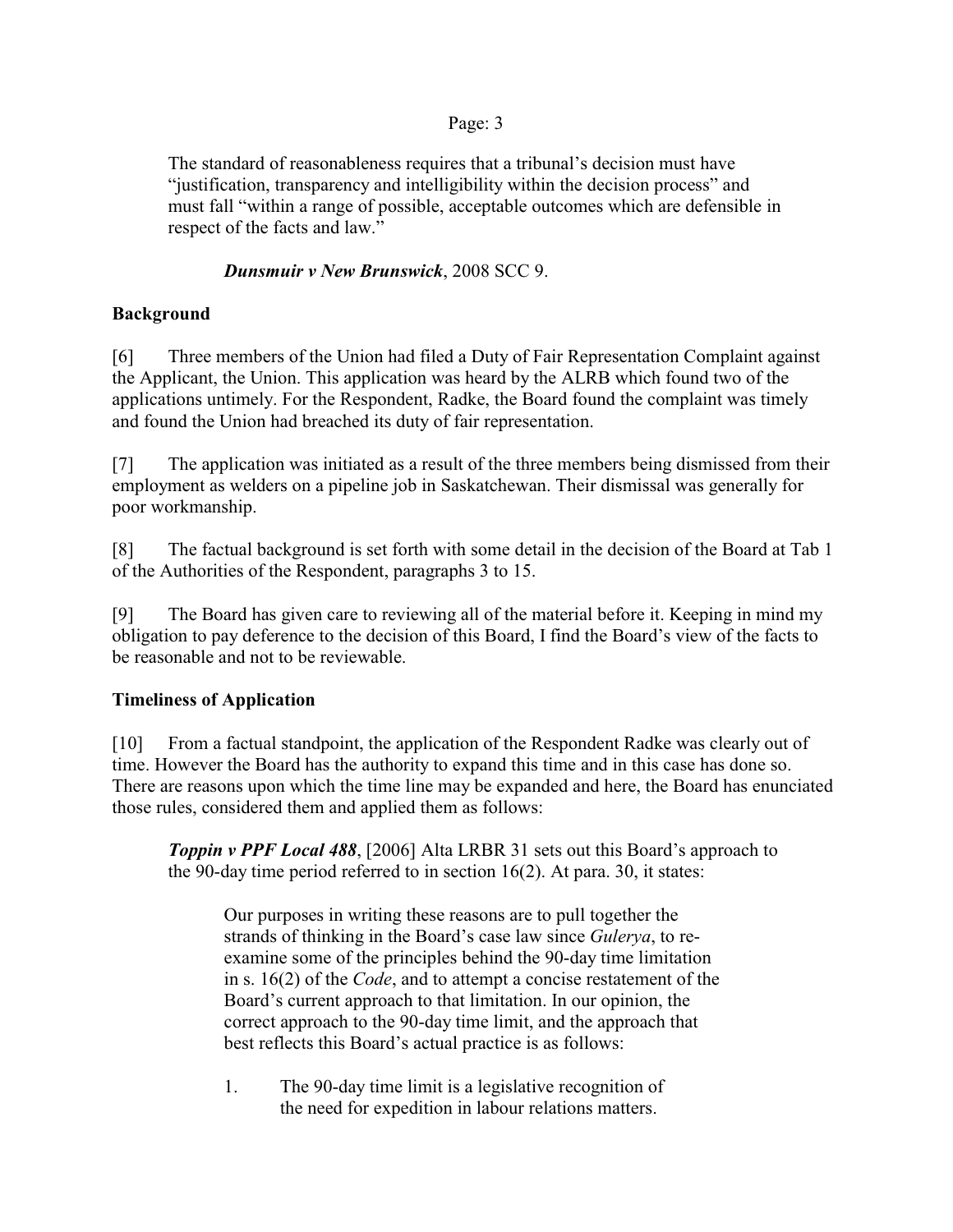- 2. "Labour relations prejudice" is presumed to exist for all complaints filed later than the 90-day limit.
- 3. Late complaints should be dismissed unless countervailing considerations exist.
- 4. The longer the delay, the stronger must be the countervailing considerations before the complaint will be allowed to proceed. There is no separate category of "extreme" delay.
- 5. Without closing the categories of countervailing considerations that are relevant, the Board will consider the following questions:
- (a) Who is seeking relief against the time limit? A sophisticated or unsophisticated applicant?
- (b) Why did the delay occur? Are there extenuating circumstances? Aggravating circumstances?
- (c) Has the delay caused actual litigation prejudice or labour relations prejudice to another party?
- (d) And, in evenly balanced cases, what is the importance of the rights asserted? And what is the apparent strength of the complainant?

[11] The Board considered these guidelines at some length in its Judgment. In so doing, it dismisses as untimely the Complaints of the two other workers dismissed at the same time as Radke.

[12] In paragraph 24 of the Decision, the Board reviewed all of the correspondence between Radke and his Union, the steps he took to find a lawyer, and the problems with jurisdiction.

[13] The Board went on in paragraph 25 to consider the "countervailing considerations" as they applied to the specific question of the timeliness of Radke's Complaint to the Board. Having done so, the Board applied those countervailing considerations to Radke's application and found the application was in fact timely. I can find nothing in this reasoning that would cause me to disagree with the Labour Relations Board.

# **Fair Representation Complaint**

[14] Again, the Board listed the principle elements of the duty of fair representation and referred to the Supreme Court of Canada case, *Canadian Merchant Service Guild v Gagnon et al*, [1984] 1 SCR 509. Those elements are as follows:

1. The exclusive power conferred on a union to act as spokesman for the employees in a bargaining unit entails a corresponding obligation on the union to fairly represent all employees comprised in the unit.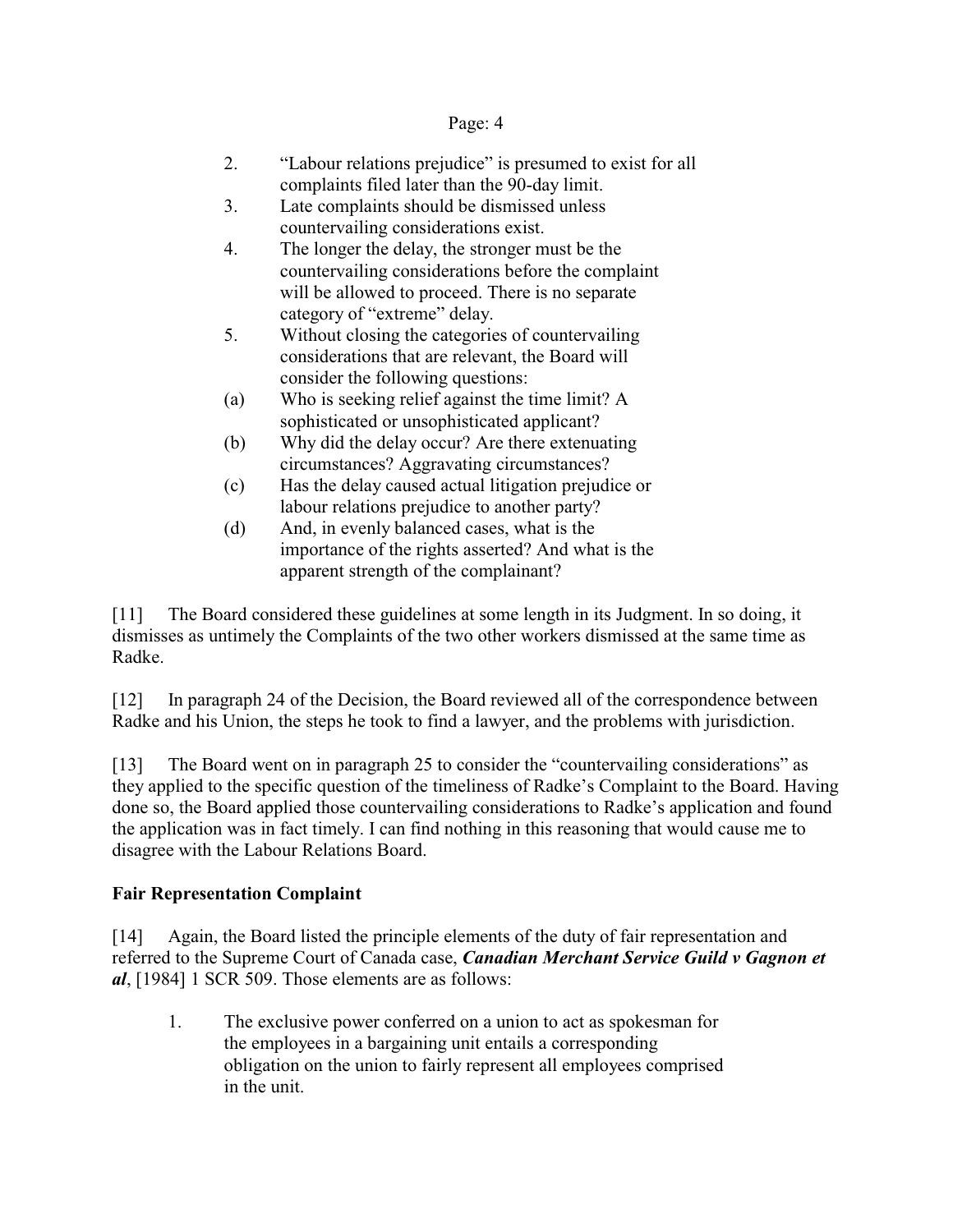- 2. When, as is true here and is generally the case, the right to take a grievance to arbitration is reserved to the union, the employee does not have an absolute right to arbitration and the union enjoys considerable discretion.
- 3. This discretion must be exercised in good faith, objectively and honestly, after a thorough study of the grievance and the case, taking into account the significance of the grievance and of its consequences for the employee on the one hand and the legitimate interests of the union on the other.
- 4. The union's decision must not be arbitrary, capricious, discriminatory or wrongful.
- 5. The representation by the union must be fair, genuine and not merely apparent, undertaken with integrity and competence, without serious or major negligence, and without hostility towards the employee.

[15] The Board then goes on to define arbitrary conduct as found in paragraph 34 of its decision as follows:

The Canada Labour Relations Board in *Rousseau and B.L.E.* (1995), 28 C.L.R.B.R. (2d) 252 at p. 275 described what is meant by "arbitrary conduct" - in our view, the key concern with Local 488's representation in the case before us:

Arbitrary conduct has been described as a failure to direct one's mind to the merits of the matter; or to inquire into or to act on available evidence; or to conduct any meaningful investigation to obtain the data to justify a decision. It has also been described as acting on the basis of irrelevant factors or principles; or displaying an indifferent and summary attitude. Superficial, cursory, implausible, flagrant, capricious, non-caring, or perfunctory are all terms that have also been used to define arbitrary conduct. It is important to note that intention is not a necessary ingredient for an arbitrary characterization.

[16] The Board then goes on to describe the material before it and upon which it relied to consider the treatment of Radke arbitrary. Paragraphs 36 and 37 of the Judgment state as follows:

36 York testified that his mind was made up on July 8 that Radke had no viable grievance. He was of the view there was a site ban and there was nothing Local 488 could do. As a result, Local 488 sent the Employer a letter saying it was not proceeding with Radke's grievance. York claims the last sentence of the July 8 letter was intended to indicate that if Radke could provide further information to support his grievance, the Local would look into it. We find York's evidence on this point difficult to understand. It is inconsistent with his evidence that his mind was made up that there was no viable grievance at the time he sent the July 8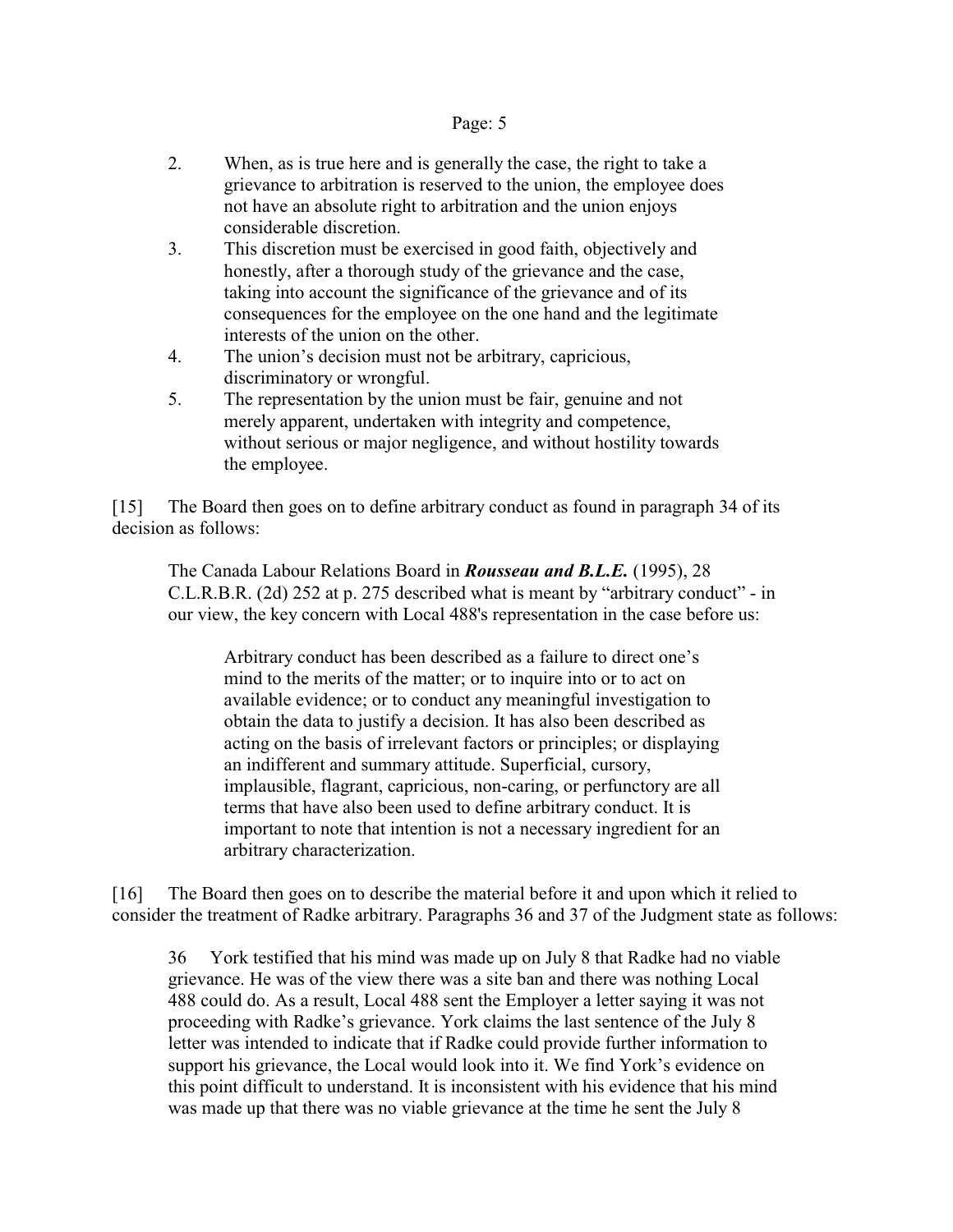letter. And, because the grievance was abandoned, it is not clear to us what he could have done after July 8 in any event.

37 There is little to suggest Local 488 gave any serious consideration to Radke's grievance after sending out the July 8 letter. We know that Kinsey, on behalf of the International, looked into the matter in August 2009. We also know Radke had some discussions with Stephens in July 2009. But, in our view, nothing was done to consider or investigate in any meaningful way the additional information Radke later brought forward. The decision not to proceed with the grievance was already made.

[17] Further, the Board goes on in paragraph 40 in its Judgment to indicate what the Applicant should have done but didn't do. Paragraph 40 is as follows:

40 Had Local 488 given Radke an opportunity to respond to the information the Local received prior to making a decision on his grievance, the Local could have weighed any conflicting information, sought further information from the Employer or others if necessary, and helped Radke better understand the information the Employer relied on. If Radke's concerns persisted at that point, Local 488 would then have been in a position to make an informed decision regarding whether to proceed with the grievance. Instead, Local 488 accepted the assertions provided by the Employer and never provided Radke any opportunity to respond before it made the decision to abandon his grievance.

[18] As I find, the Board considered all of the facts before it as disclosed to the Court in the Record of Proceedings.

[19] In the result, I find the application of the Union fails and that the Board acted within its mandate. Thus, the decision of the Board to allow Radke's Complaint and order his grievance be sent directly to arbitration is confirmed.

[20] It is of interest that the Union applied under Section 12(4) of the *Labour Relations Code* for reconsideration by the Board of the decision issued September 20, 2011, the subject matter of this application. That application for review was made while this application was in process.

[21] After the review, which is not the subject matter of the application before the Court, that application was summarily dismissed on the basis that it had no reasonable prospect of success.

[22] In the result, the Respondent Radke is entitled to his costs of this application which if not agreed upon shall be taxed.

Heard on the  $26<sup>th</sup>$  day of April, 2012. **Dated** at the City of Lethbridge, Alberta this 14<sup>th</sup> day of June, 2012